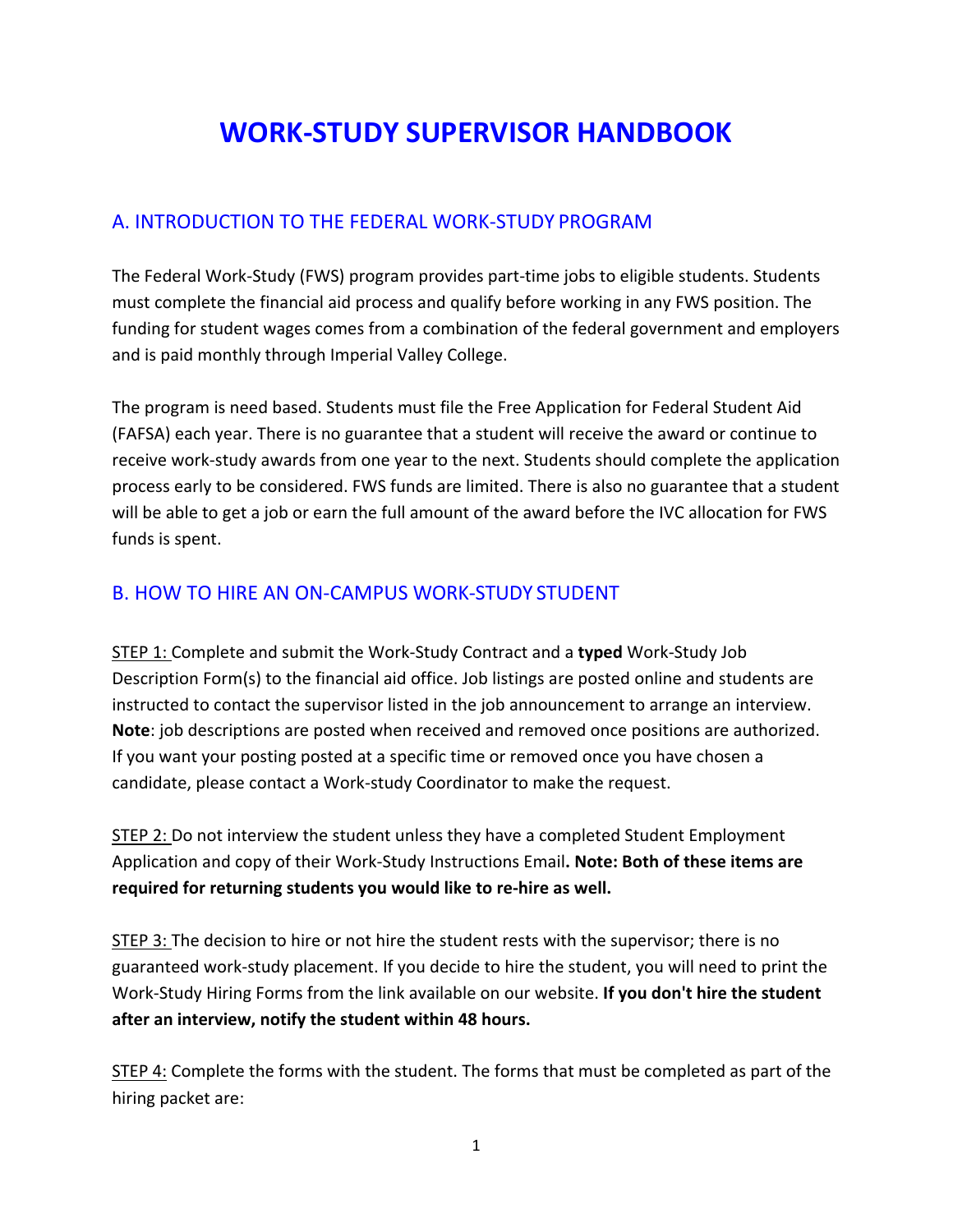- a. W‐4
- b. Drug Free Work Place Policy
- c. Statement of Privacy Act
- d. Work‐Study Statement of Compliance
- e. Work‐Study Authorization Form
- f. I‐9 Form and an unexpired document(s) that establishes both identity and employment authorization

STEP 5: Direct the student to schedule an appointment with the Work‐Study Coordinator to submit the hiring packet and complete the hiring process. The hiring process is complete **ONLY AFTER** you receive the completed Work‐Study Authorization approved by the Work‐ Study Coordinator.

STEP 6: The student may begin working on the date indicated on the completed and approved Work‐Study Authorization form.

# C. SUPERVISOR RESPONSIBILITIES

Supervisors must monitor the hours a FWS student works. Any hours worked beyond those authorized will be paid from your department or agency.

FWS students cannot work more than 15 hours per week, or over 8 hours in a day. Students must be supervised while performing work‐study job duties. Students working remotely from home, on weekends, or on days when the College is closed do not meet the supervision requirements and are not authorized to be paid from work‐study funds unless requested and approved in advance by the Work‐Study Coordinator. Keep in mind that working more hours only uses awarded hours quicker and there is no guarantee that an initial work study award will be increased during the year. There is no work-study during the summer.

FWS students scheduled to work 4 to 5 hours must take a 15 minute break. If scheduled for 6 or more hours, they must take a minimum 30 minute break. Students must maintain continuous, at least half‐time enrollment (6 units) to be eligible. If they drop to less than half time, they are no longer eligible.

Supervisors are expected to provide a meaningful work experience consistent with the job description that was provided for this position. In addition, the supervisor must provide training, explain job assignments and describe dress code in the work area.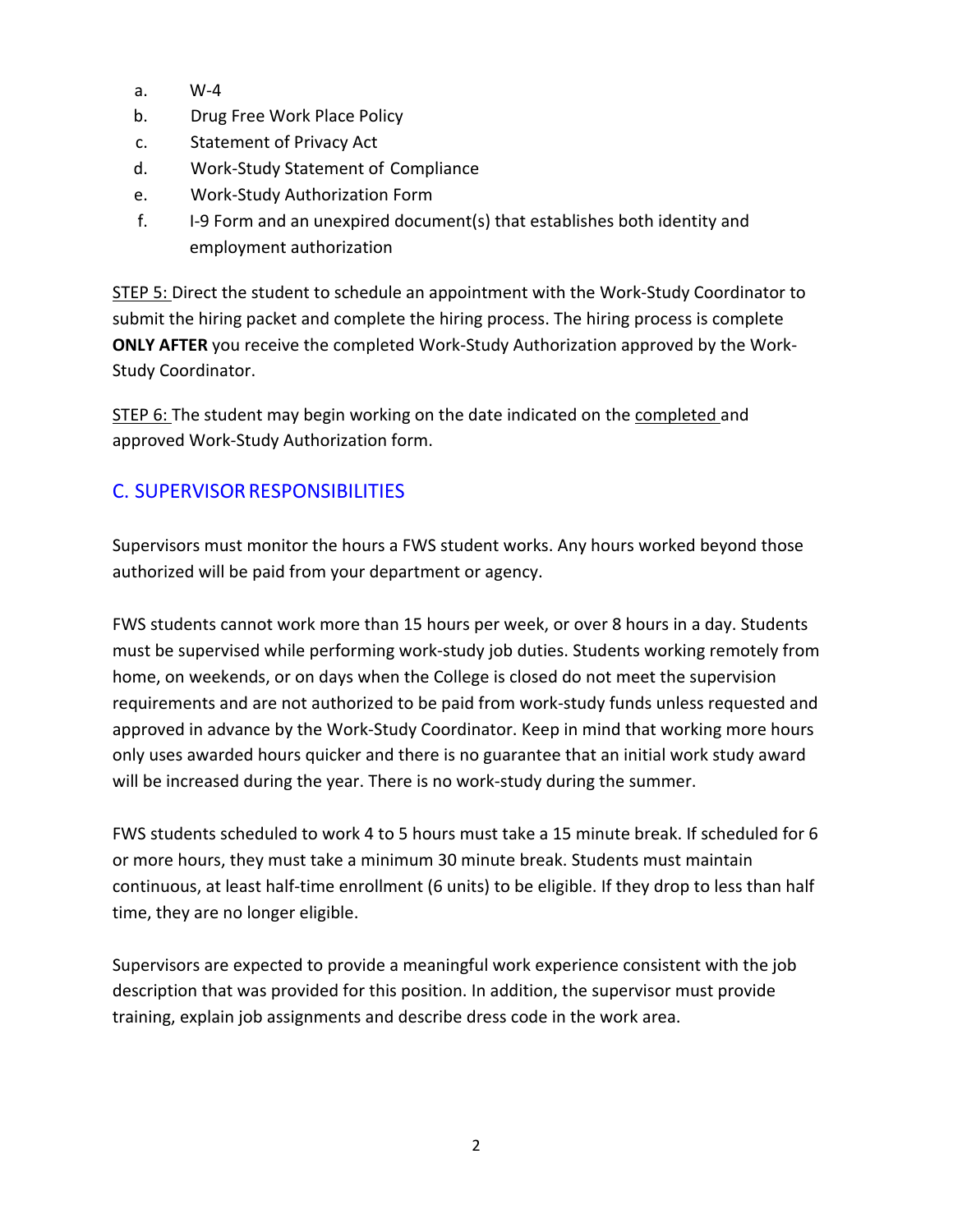#### Work‐Study Time Card

Per federal regulation, students may not be scheduled to work during their class time or exam periods. Supervisor's **MUST** check the student class schedule each semester to ensure students are not working during class time or exam periods. Any exception, such as a class cancelation, must be documented. It is the supervisor's responsibility to keep track of the actual hours worked, including time in and time out. **Time must be tracked on the Work‐Study Time Card available on the Financial Aid website and must be submitted to the Work‐Study Coordinators on a monthly basis.** Time cards will be monitored periodically for compliance with federal regulation. These records must be retained by the Department for three years after the end of the academic year and made available to auditors upon request.

### **Please note that the Work‐Study timecard does not replace the Web‐Time electronic timesheet which is used to report hours worked for payroll purposes.**

#### Termination of Work and Corrective Action Form

A supervisor has the right to terminate a student's employment with just cause. Grounds for disciplinary action include, but are not limited to: poor performance, tardiness, absenteeism, failure to meet job requirements as listed in the job description and inappropriate behavior such as, excessive cell phone usage and visits from friends during work hours. If and when disciplinary problems arise, a supervisor should use the following guidelines, as they provide written documentation in the event of counteraction by the student:

Complete the Corrective Action form which can be found under Federal Work‐Study forms, once completed by the student and supervisor, provide a copy to the Work‐Study Coordinator for the students file.

1. Give the student a verbal warning, stating exactly what the unacceptable behavior was, and what needs to be done to correct the problem. Be sure to detach the behavior from the individual. Send a copy of the Corrective Action form to the Work‐Study Coordinators and provide a copy to the student.

2. The second time there is a problem, (it does not have to be the same problem) give the student a written warning of what the unacceptable behavior was and what needs to be done to correct the problem. Send a copy of the Corrective Action form to the Work‐Study Coordinators and provide a copy to the student.

3. On the third time, the student should be given a written notification of termination stating the reasons why this action has been taken. Send a copy of the Corrective Action form to the Work‐ Study Coordinators.